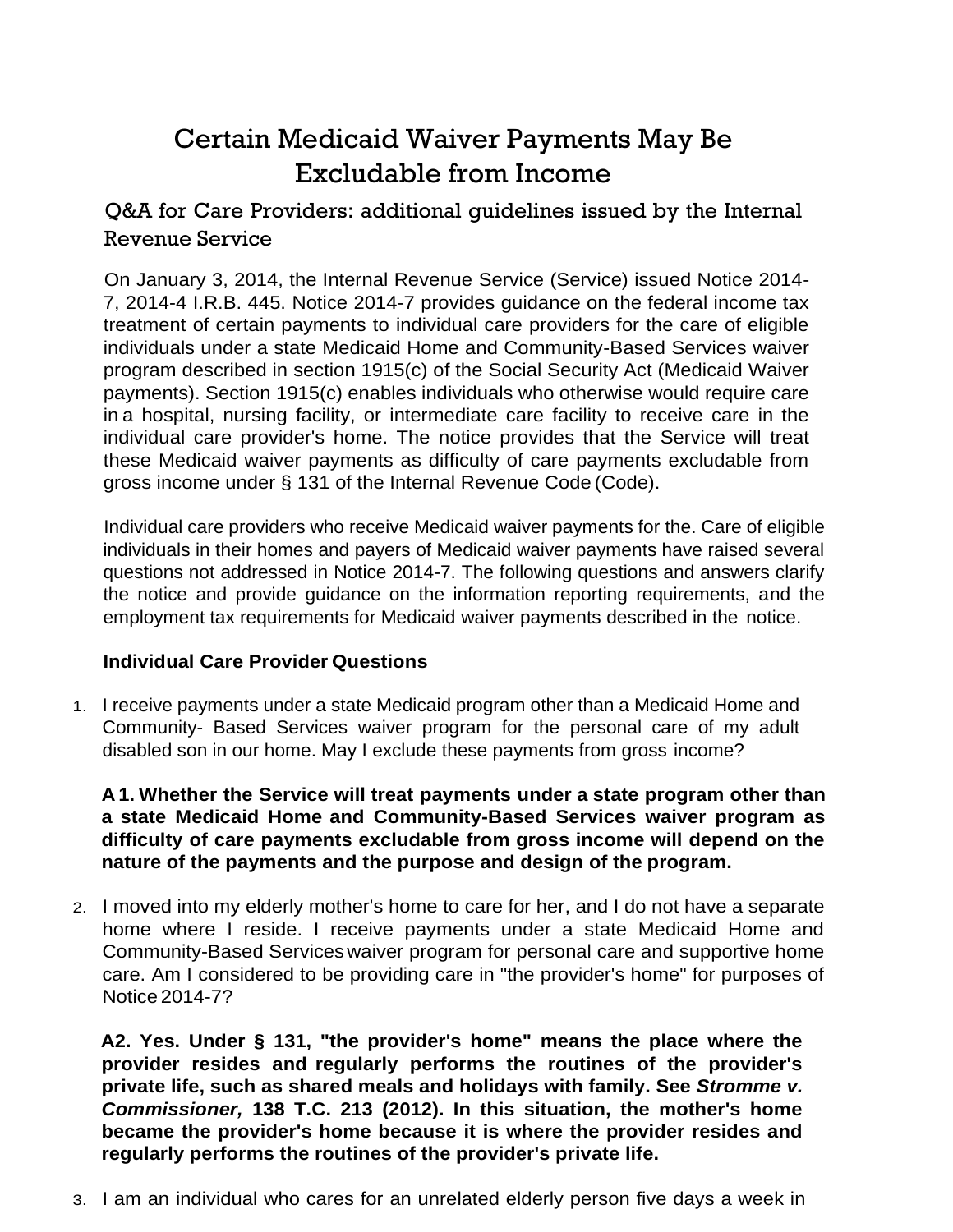her home, and I have a room in the care recipient's home where I sleep four nights a week. I receive Medicaid waiver payments for this care. On weekends and holidays, I reside with my family in our separate home. May I exclude these payments from gross income?

**A3. No. In this situation, the provider works in the care recipient's home, but the provider has a separate home where the provider resides and regularly performs the routines of the provider's private life, such as shared meals and holidays with family. Therefore, the provider does not provide care for the care recipient in the provider's home, and the provider may not exclude the Medicaid waiver payments from gross income.**

4. I am an individual who cares for an unrelated elderly person seven days a week in her home where I live. I receive Medicaid waiver payments for this care. I do not have another home. May I exclude these payments from gross income?

**A4. Yes. In this situation, the care recipient's home is also the care provider's home, and the care provider does not have a separate home. Therefore, the Medicaid waiver payments are excludable from the care provider's gross income for the care furnished in the shared home.**

5. I am the parent of a disabled child, and I receive state Medicaid Home and Community-Based waiver payments excludable from gross income under Notice 2014-7 for the care of my child in our home. My sister lives with me, and she also receives state Medicaid Home and Community-Based waiver payments for the care of my child. May she exclude the Medicaid waiver payments from gross income?

#### **A5. Yes. More than one care provider living in the home with the care recipient may exclude state Medicaid Home and Community-Based waiver payments from gross income under Notice 2014-7.**

6. I am a respite care provider, and I provide personal care and supportive services to disabled individuals in their homes, or in my home where the care recipient does not live. I receive payments for this care under a state Medicaid Home and Community-Based Services waiver program. May I exclude these payments from gross income?

### **A6. No. The exclusion only applies to payments for care in the individual care provider's home where the care recipient lives under the recipient's plan of care.**

7. I am an individual care provider, and I receive payments under a state Medicaid Home and Community-Based Services waiver program for the care of a disabled individual who lives with me in my home under the individual's plan of care. The program has a cost-sharing provision that may require an individual to pay the administrator of the program a portion of the total amount that the administrator pays me for the care of the disabled individual. May I exclude the entire payment that I receive from the administrator for the individual's care?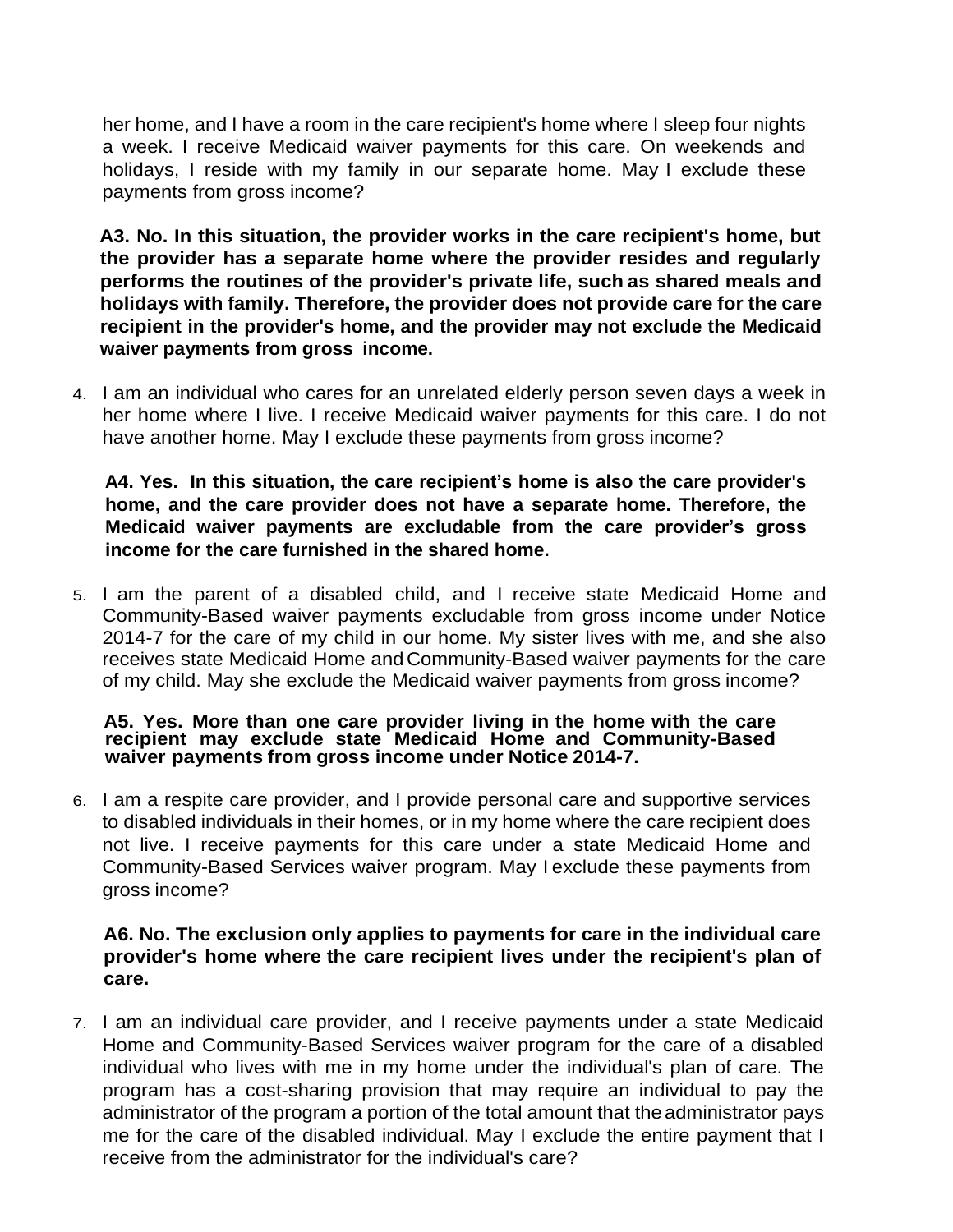**A7. Yes. You may exclude the entire payment that you receive under the state Medicaid waiver program for the care of the disabled individual in your home even though the individual is required to pay the administrator part of the cost of the care. By contrast, an individual care provider may not exclude direct payments from a care recipient who pays part or all of the cost of the recipient's care with the care recipient's private funds.**

8. I am an individual care provider, and I receive vacation pay from the state, as well as Medicaid waiver payments for the care that I provide to a disabled individual living in my home under the individual's plan of care. May I exclude the vacation pay from gross income?

#### **A8. No. The only amounts excludable from gross income under Notice 2014-7 are payments for the care of the disabled i n d i vi d u a l .**

9. I received payments described in Notice 2014-7 on or after January 3, 2014, that are excludable from gross income as difficulty of care payments under § 131. May I choose to include those payments in my gross income for 2014 and later years?

#### **A9. No. A taxpayer may not choose to include in gross income difficulty of care payments that are excludable from gross income under § 131 as provided in Notice 2014-7.**

10. If I received payments described in Notice 2014-7 in an earlier year, may I file an amended return to exclude the payments from gross income that I reported as income in the earlier year?

**A 10. Yes. You may file a Form 1040X, Amended U.S. Individual Income Tax Return, if you received payments described in the notice in an earlier year and the time for claiming a credit or refund has not expired under § 6511 of the Internal Revenue Code. A taxpayer generally may file a claim for refund within three years from the date the return was filed or two years from the date the tax was paid, whichever is later. For more information, see "When To File" in the instructions to Form 1040X or Tax Topic 308, Amended Returns, available at [http://www.irs.gov/taxtopics/tc308.html. I](http://www.irs.gov/taxtopics/tc308.html)n Part Ill of Form 1040X, you should explain that the payments are excludable under Notice 2014-7. Excluding payments described in the notice in an earlier year may affect deductions or credits that you claimed for the earlier year, as well as other tax items for the earlier year. To help expedite the processing of your amended return, you should include the following to substantiate your claim: (1) the full name of the individual receiving care (and the care recipient's social security number or other taxpayer identifying number, if available); (2) copies of documents from third parties to show that you and the individual receiving care resided in the same home in the year to which the claim relates (such as a driver's license or other government-issued document, social agency document, bank statement, medical bill, or utility bill); and (3) evidence that the individual is receiving care under a state Medicaid waiver program.**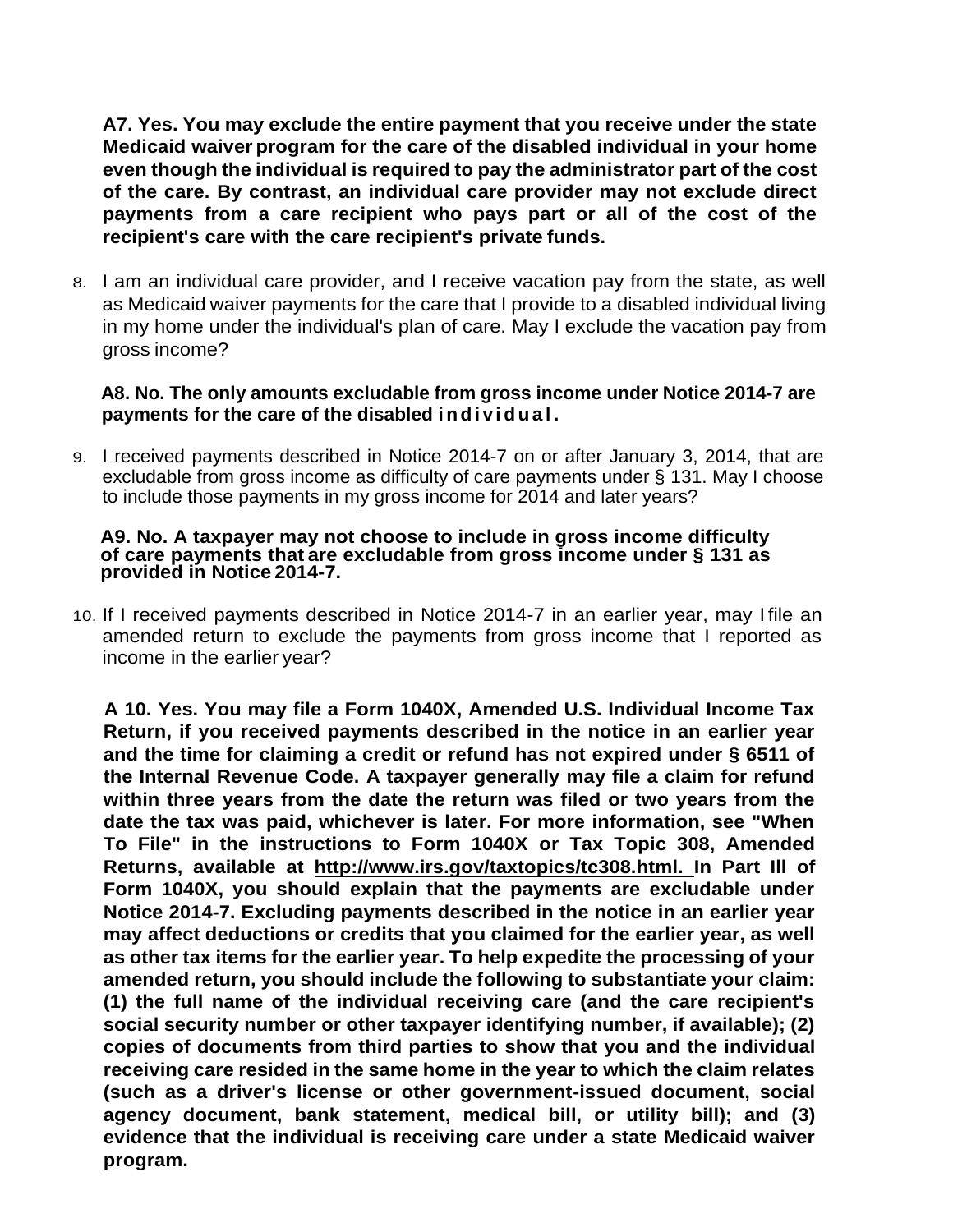11. I received wage payments that are excludable from gross income under Notice 2014-7. However, the agency that pays me treats me as an employee and continued to withhold federal income tax on the payments and reported the payments as wages in box 1 of Form W-2, Wage and Tax Statement. How should I report to the Service that the payments are excludable from gross income?

**A 11. If you are not able to obtain a Form W-2c, Corrected Wage and Tax Statement, from the agency reporting the correct amount in box 1 of Form W-2, you should include the full amount of the payments reported in box 1 of Form W-2 as wages on line 7 of Form 1040. You should then subtract the excludable portion of the amount in box 1 on line 21 "Other income," of Form 1040. If you have other income reportable on line 21, you should enter the net amount after subtracting the amount excludable from gross income under Notice 2014-7 from the other amounts reportable on line 21. You may need to enter a negative amount on line 21 if you have no other income reportable on line 21, or if the amount of other income you must report on line 21 is less than the amount excludable from gross income. You should write "Notice 2014-7" on the dotted line for line 21 if you file a paper return, or enter "Notice 2014-7" on line 21 for an electronically filed return.**

12. I receive payments that are excludable from gross income under Notice 2014-7. Are the payments subject to social security and Medicare taxes under the Federal Insurance Contributions Act (FICA)?

**A 12. Maybe. Whether the payments are subject to social security and Medicare taxes depends on whether you are an employee of the agency, an employee of the individual care recipient, or an independent contractor. If the agency is your employer, the payments are subject to social security and Medicare taxes. See Q&A 18 under Agency Questions. If the care recipient is your employer and these payments are wages for that employment, the payments are subject to social security and Medicare taxes unless one of the exceptions for domestic services applies. See Q&A 19 under Agency Questions. If you are an independent contractor, the payments are not subject to social security and Medicare taxes. See Q&As 13 and 14.**

**Your status as an employee or independent contractor and the identification of your employer (if you are an employee) depend on whether the agency or the care recipient has the right to direct and control how you perform your services. Tax Topic 762, available at [http://www.irs.gov/taxtopics/tc762.html,](http://www.irs.gov/taxtopics/tc762.html)  provides information and additional resources on how to determine whether you are an employee and, if so, who your employer is. If you think you are being improperly treated, you can file Form SS-8, Determination of Worker Status for Purposes of Federal Employment Taxes and Income Tax Withholding, to have the IRS determine your employment status.**

**If you believe social security and Medicare taxes were withheld in error from your payments, such as because one of the exceptions for domestic services applied, you must first contact the agency that withheld the taxes for a**